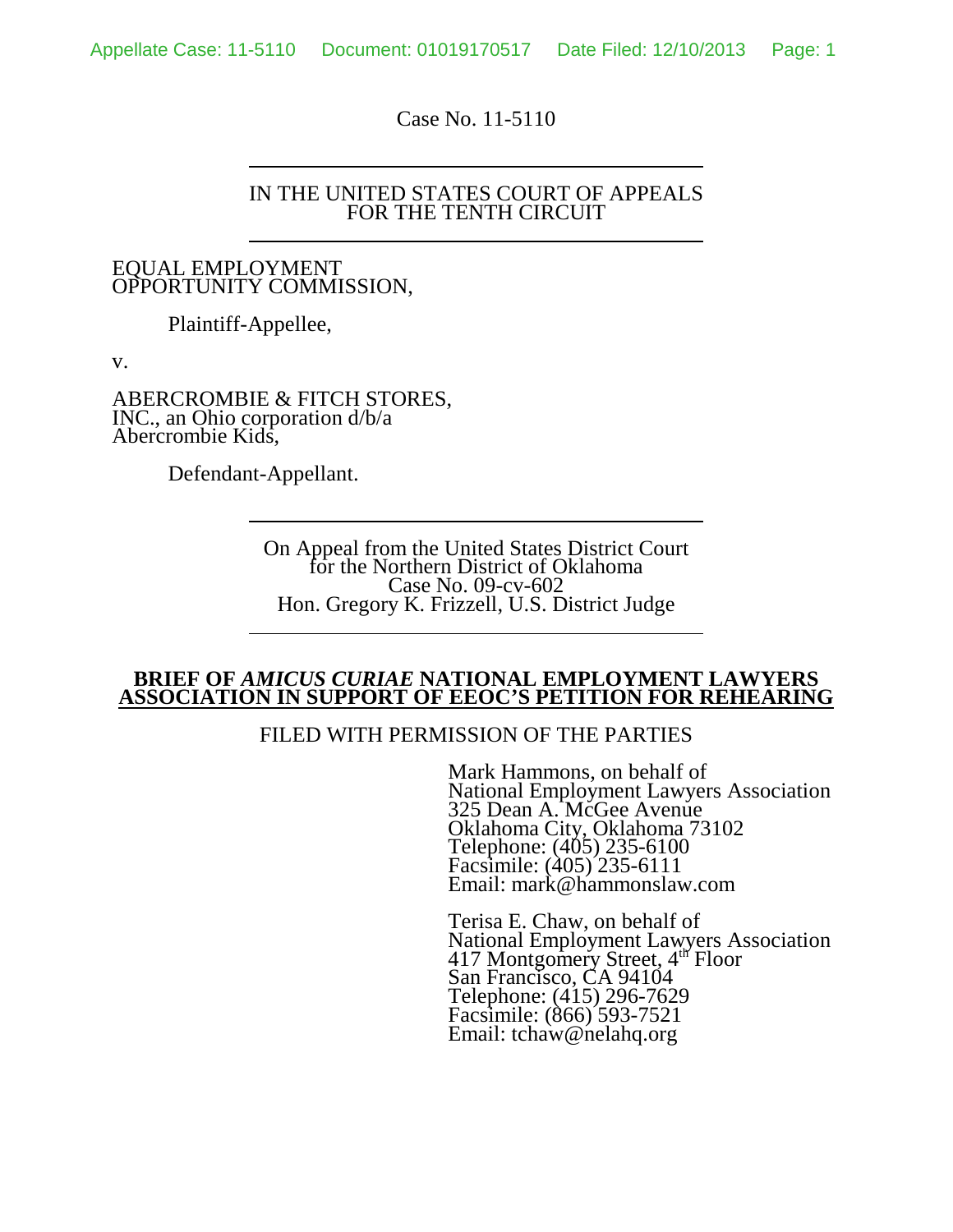# **TABLE OF CONTENTS**

| BRIEF OF AMICUS CURIAE NATIONAL EMPLOYMENT LAWYERS<br>ASSOCIATION IN SUPPORT OF EEOC'S PETITION FOR REHEARING  1   |
|--------------------------------------------------------------------------------------------------------------------|
|                                                                                                                    |
|                                                                                                                    |
|                                                                                                                    |
|                                                                                                                    |
|                                                                                                                    |
| $\mathbf{I}$ .<br>THE COURT HAS NEVER REWARDED EMPLOYERS WHO<br>INTENTIONALLY DISREGARD THE INTERACTIVE PROCESS  5 |
| REQUIRING ACCOMMODATION REQUESTS TO COME DIRECTLY FROM THE EMPLOYEE CONFLICTS WITH THIS COURT'S<br>$\Pi$ .         |
| III.<br>APPLICANTS FOR EMPLOYMENT ARE NOT, IN ALL CASES,<br>REQUIRED TO MAKE A PARTICULARIZED, ACTUAL REQUEST FOR  |
|                                                                                                                    |
| CERTIFICATE AS TO THE WORD COUNT OF THE BRIEF  11                                                                  |
|                                                                                                                    |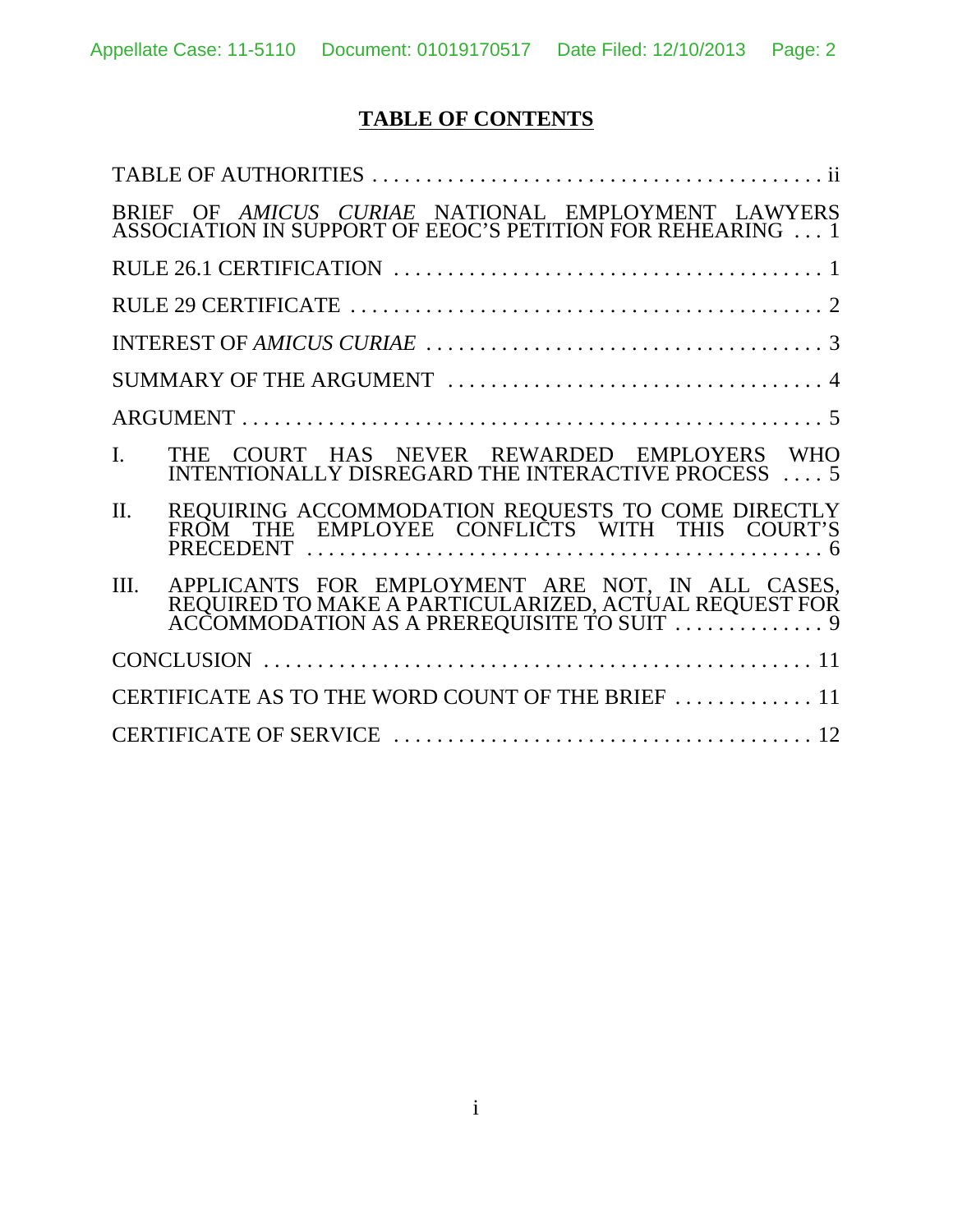## **TABLE OF AUTHORITIES**

# **UNITED STATES SUPREME COURT**

## **UNITED STATES COURTS OF APPEAL**

| Albert v. Smith's Food & Drug Centers, Inc., 356 F.3d 1242 (10th Cir. 2004) 5            |
|------------------------------------------------------------------------------------------|
|                                                                                          |
|                                                                                          |
| Dinse v. Carlisle Foodservice W.D. Okla. Prods., 2013 U.S. App. LEXIS 22513 (10th        |
|                                                                                          |
|                                                                                          |
| E.E.O.C. v. Chevron Phillips Chemical Co., LP, 570 F.3d 606 (5th Cir. 2009) . 8          |
|                                                                                          |
| Hendricks-Robinson v. Excel Corp., 154 F.3d 685 (7th Cir. 1998)  9                       |
| Reed v. LePage Bakeries, Inc., 244 F.3d 254 (1st Cir. 2001) 7                            |
| Robertson v. Las Animas Cnty Sheriff's Dept., 500 F.3d 1185 (10th Cir. 2007) 7           |
| Smith v. Midland Brake, Inc., 180 F.3d 1154 (10th Cir. 1999)  5, 6, 7, 9, 10             |
|                                                                                          |
| Thomas v. Ntl Ass'n of Letter Carriers, 225 F.3d 1149 (10th Cir. 2000) $\ldots \ldots$ 5 |
| Tomsic v. State Farm Mutual Auto. Ins. Co., 85 F.3d 1472 (10th Cir. 1996)  5             |
| U.S. E.E.O.C. v UPS Supply Chain Solutions, 620 F.3d 1103 (9th Cir. 2010) 8              |
| Woodman v. Runyon, 132 F.3d 1330 (10th Cir. 1997)  10                                    |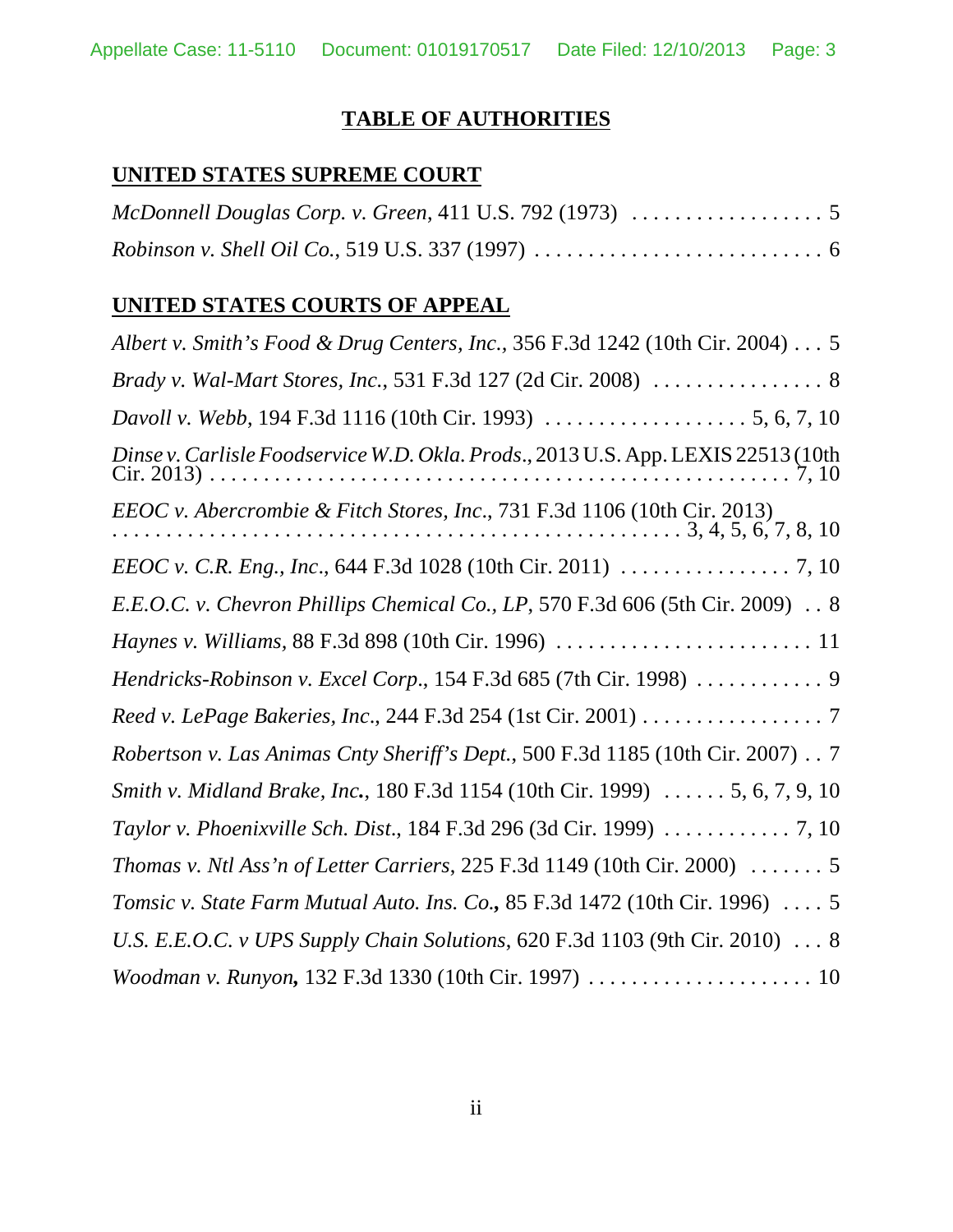## **BRIEF OF** *AMICUS CURIAE* **NATIONAL EMPLOYMENT LAWYERS ASSOCIATION IN SUPPORT OF EEOC'S PETITION FOR REHEARING**

## **RULE 26.1 CERTIFICATION**

Pursuant to Rule 26.1 of the Federal Rules of Appellate Procedure, *amicus curiae* herein state that it is not a publicly held corporation or has a parent corporation that is publicly held.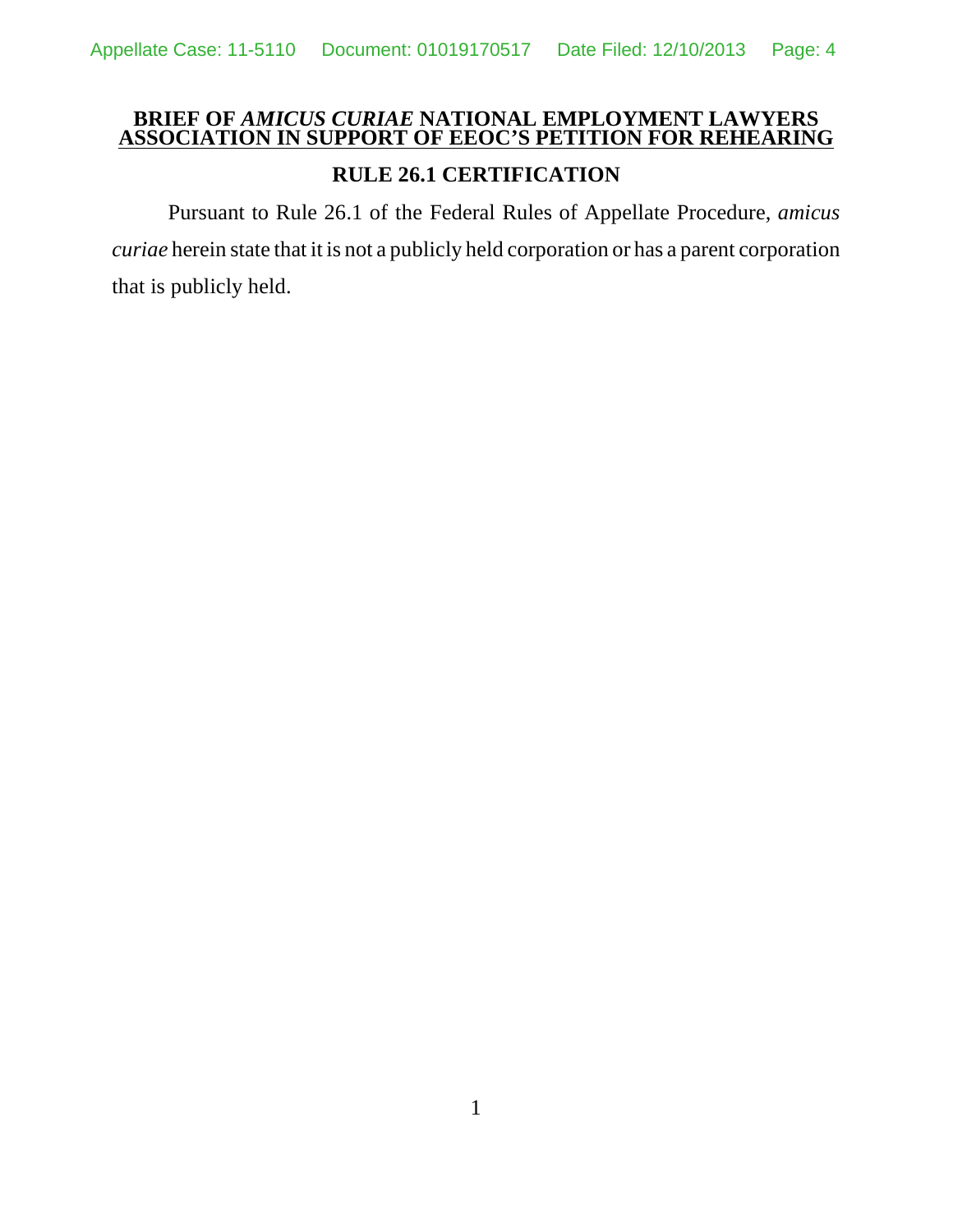## **RULE 29 CERTIFICATE**

The National Employment Lawyers Association (NELA) certifies that all parties have consented to the filing of this brief.

*Amicus curiae* certifies no party has written, assisted in writing or paid for the writing of this brief.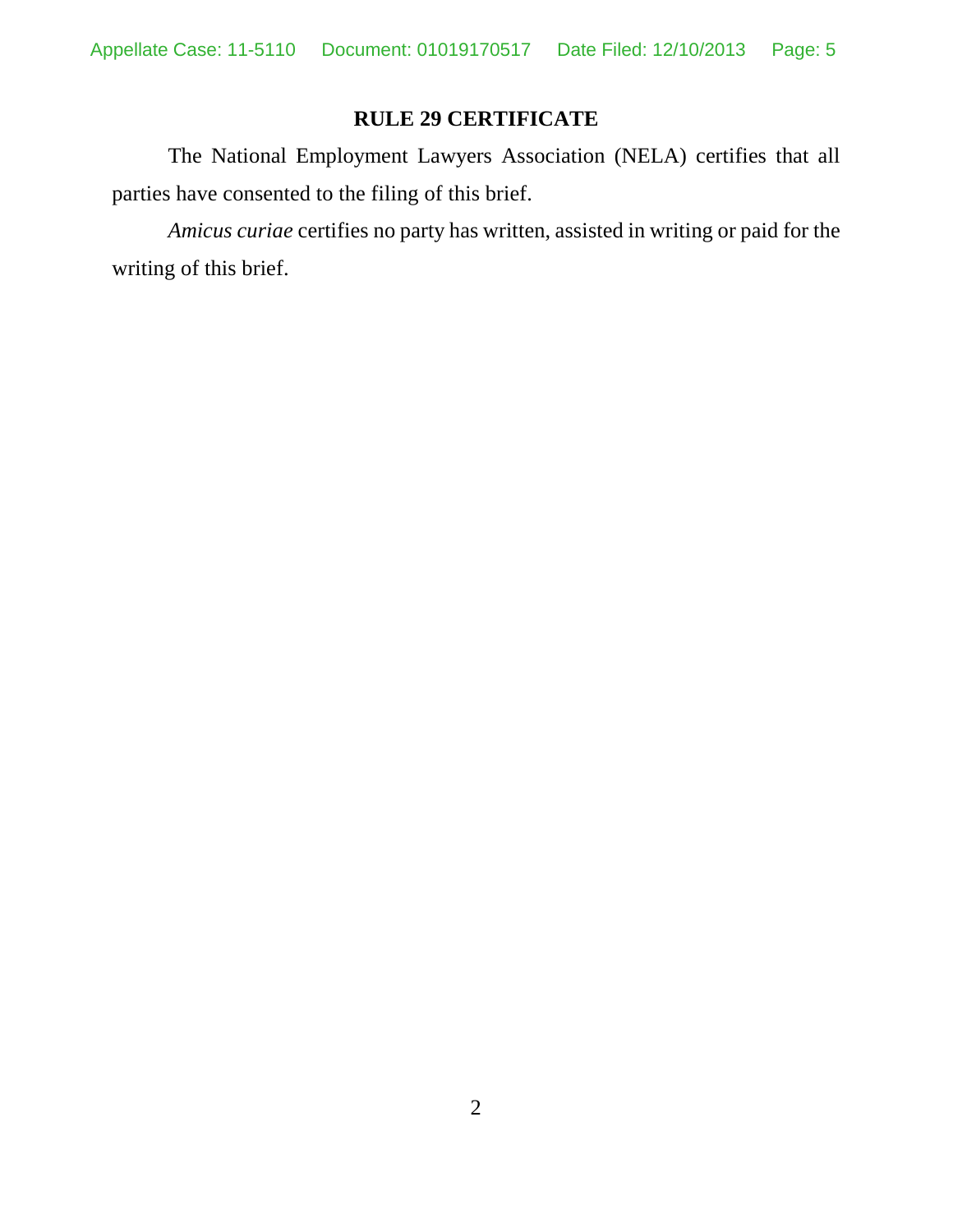#### **INTERESTS OF** *AMICUS CURIAE*

The National Employment Lawyers Association (NELA) is the largest professional membership organization in the country comprised of lawyers who represent workers in labor, employment and civil rights disputes. Founded in 1985, NELA advances employee rights and serves lawyers who advocate for equality and justice in the American workplace. NELA and its 68 circuit, state and local affiliates have a membership of over 3,000 attorneys who are committed to working on behalf o those who have been illegally treated in the workplace. NELA's members litigate daily in every circuit, affording NELA a unique perspective on how the principles announced by the courts in employment cases actually play out on the ground. NELA strives to protect the rights of its members' clients, and regularly supports precedentsetting litigation affecting the rights of individuals in the workplace.

NELA is concerned that the decision in *EEOC v. Abercombie & Fitch Stores, Inc.***,** 731 F.3d 1106 (10th Cir. 2013) will seriously undermine the protections of Title VII in the area of religious discrimination and have the unintended consequence of undermining the protections of the Americans With Disabilities Act. This decision would close the doors of opportunity for the most vulnerable segment of the workforce–those entering the workforce for the first time. This decision will preclude all but the most sophisticated job-searchers from protecting from themselves from unlawful discrimination.

Because this decision and its consequences directly and adversely impact the mandate of NELA to advance the protection of equal employment, NELA has a direct and important interest in the outcome of this case.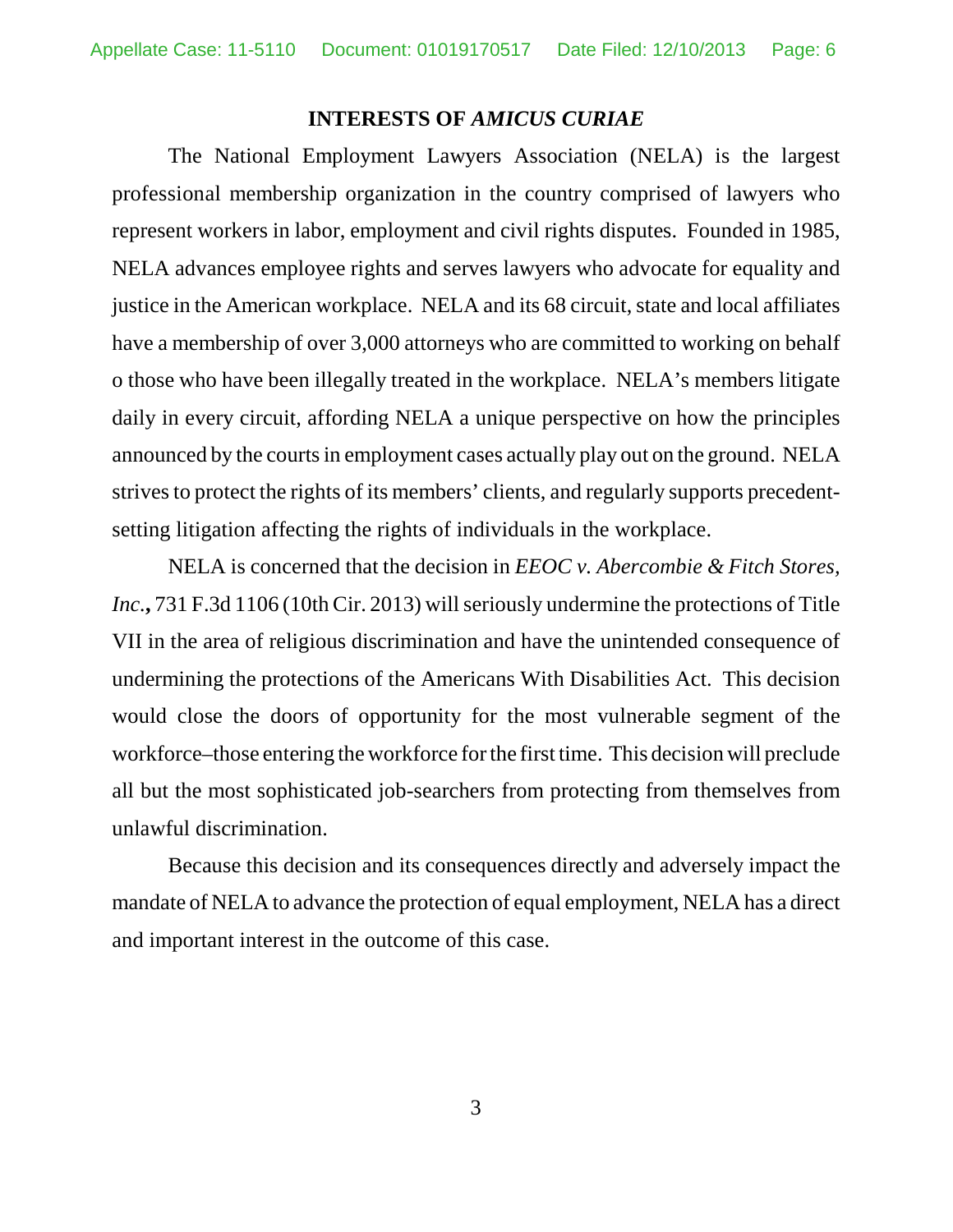### **SUMMARY OF THE ARGUMENT**

Although *EEOC v. Abercrombie & Fitch Stores, Inc*., 731 F.3d 1106 (10th Cir. 2013) is a religious accommodation case under Title VII, this Court has drawn its religious accommodation standards from the process under the Americans with Disabilities Act (ADA). Because *Abercrombie* conflicts with this Circuit's holdings regarding the ADA in several key respects, there is a very real possibility that the decision will erode the protections guaranteed by the ADA.

In particular, the *Abercrombie* decision conflicts with controlling precedent of this Circuit and therefore not only requires rehearing but warrants rehearing en banc to restore, enforce and clarify the precedent of this circuit. The particular areas of conflict to be addressed by this brief are:

- 1. The requirement that an employee make a request for accommodation conflicts with precedent holding that such requirement is excused in circumstances where the employer interferes with the interactive process.
- 2. The requirement that a request for accommodation come only from the employee conflicts with this Court's precedent that such a request can come from other persons or be obvious.
- 3. The requirement that a request for accommodation be particularized to initiate the process conflicts with this Court's precedent regarding the low burden for initiating the process.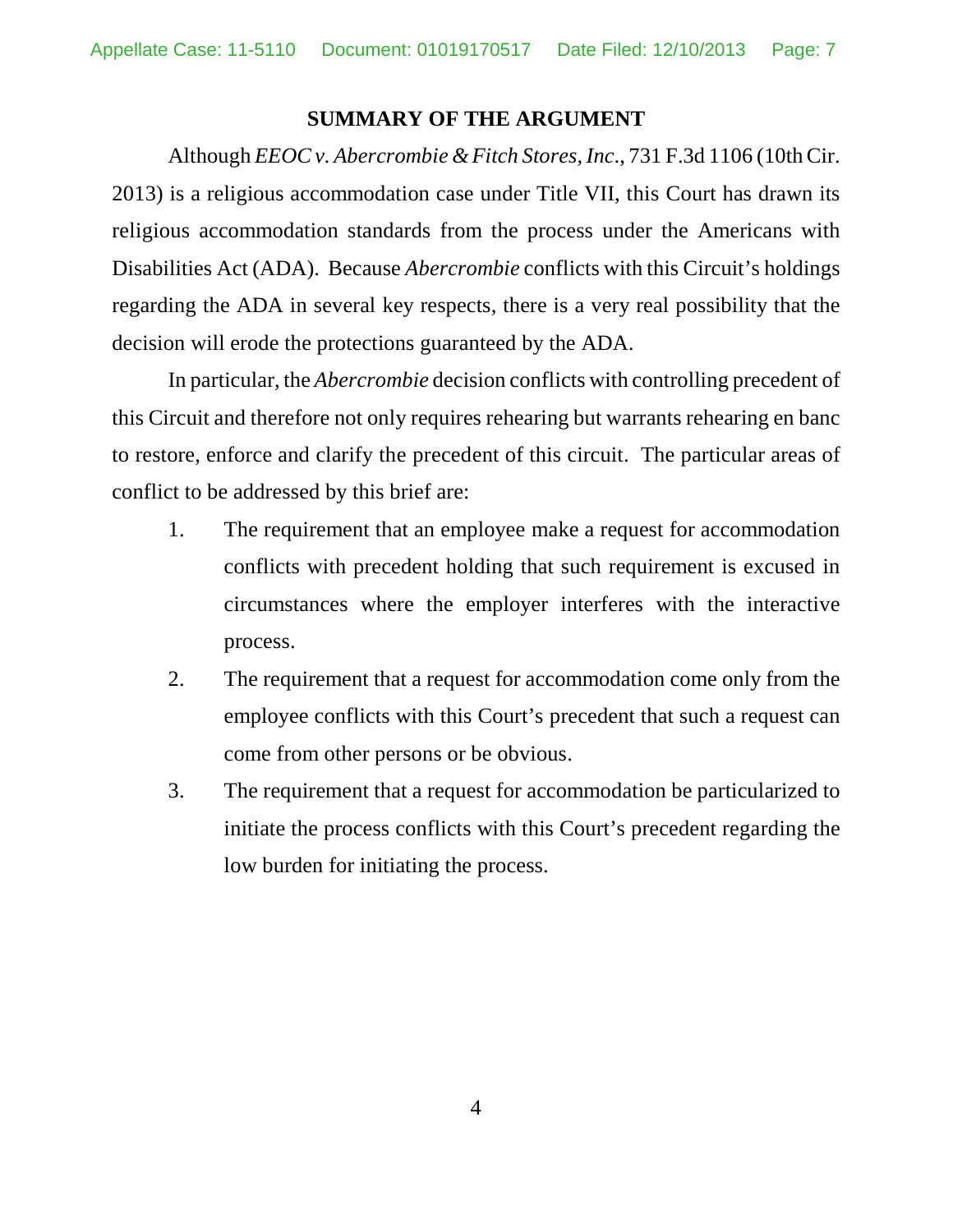#### **ARGUMENT**

## **I. THIS COURT HAS NEVER REWARDED EMPLOYERS WHO INTENTIONALLY DISREGARD THE INTERACTIVE PROCESS**

Although this is a Title VII case, this Circuit has drawn its religious accommodation standards from the ADA's accommodation process. *See Thomas v. Ntl Ass'n of Letter Carriers*, 225 F.3d 1149, 1155 (10th Cir. 2000) and *Abercrombie*, 731 F.3d at 1141-42.

The ADA requires an interactive process for identifying reasonable accommodations. *Smith v. Midland Brake, Inc.*, 180 F.3d 1154, 1172 (10th Cir. 1999) ("The obligation to engage in an interactive process is inherent in the statutory obligation to offer a reasonable accommodation to an otherwise qualified disabled employee.") This interactive process "includes good-faith communications between the employer and employee." *Id.* "Neither party may create or destroy liability by causing a breakdown of the interactive process." *Albert v. Smith's Food & Drug Centers, Inc.*,  $356$  F.3d 1242, 1253 (10th Cir. 2004).<sup>1</sup> In cases where the interactive process fails, the key inquiry is identifying who caused the breakdown in this process.

In this case, it is clear that the employer preempted the interactive process by making assumptions about Ms. Elauf's need for religious accommodation without bothering to make her aware of its policies or asking whether she could comply with them. As this Court has long recognized in the ADA context, an employer "cannot preempt the interactive process with its policy and actions and then escape liability by claiming [the employee] did not properly initiate the process." *Davoll v. Webb*,

<sup>&</sup>lt;sup>1</sup> The panel's rigidity in this area, *see* 731 F.3d, at 1125, conflicts with *Tomsic v. State Farm Mutual Auto. Ins. Co.,* 85 F.3d 1472, 1476 (10th Cir. 1996) ("We agree that the district court erred in applying the *McDonnell Douglas* framework without modification to suit the circumstances of the particular controversy.") Additionally, the *prima facie* formulation has a limited role in ADA accommodation cases. *Smith v. Midland Brake, Inc.,* 180 F.3d 1154, 1178 n. 12 (10th Cir. 1999) (en banc).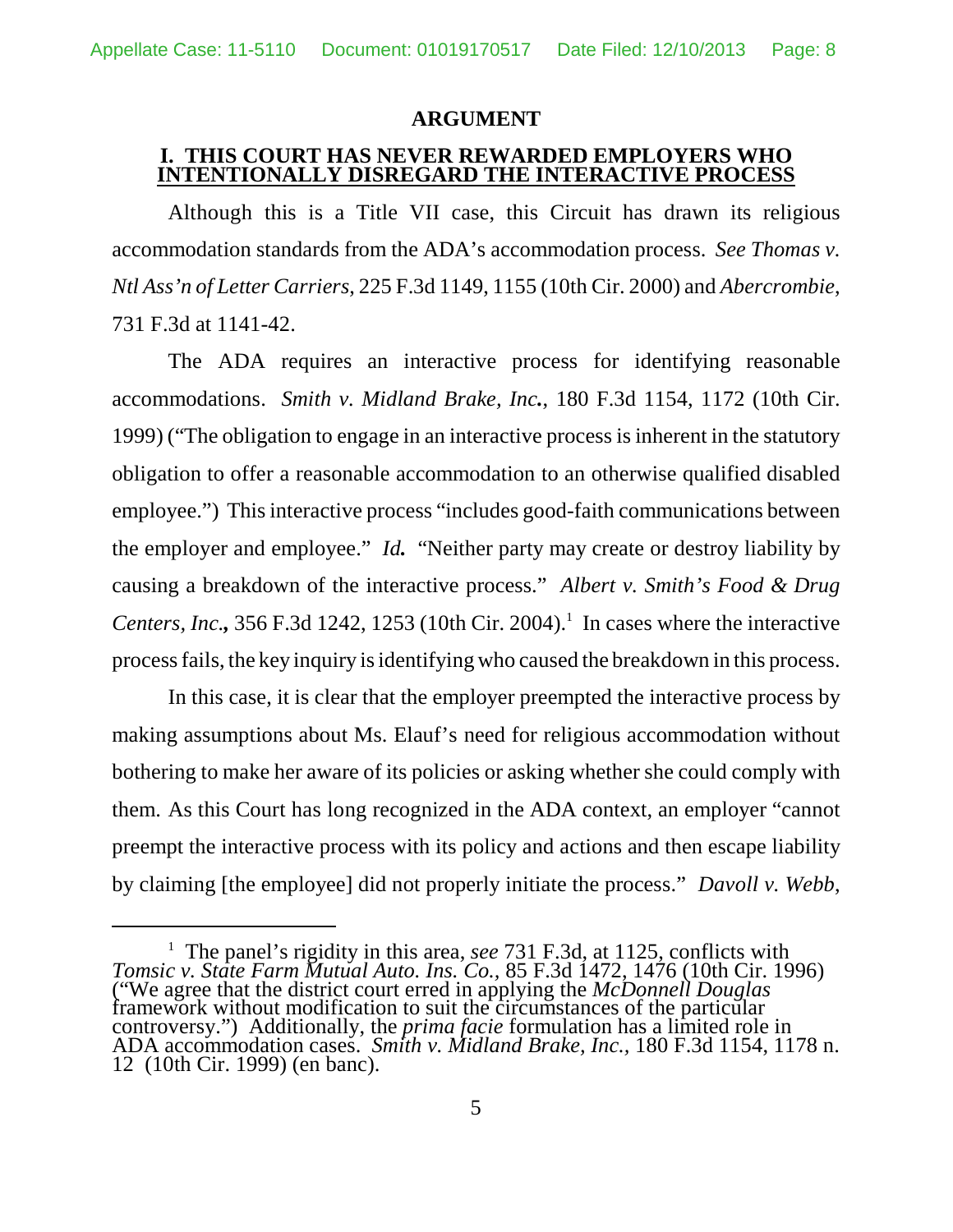194 F.3d 1116, 1133 (10th Cir. 1993) (brackets by the court). Indeed, in *Davoll* this Court held that the employer could not lawfully preclude the interactive process even though no request for accommodation had been made.

Requiring an employee to make a "particularized and actual" request for accommodation before informing her of the facts giving rise to that need, undermines the policies of Title VII and the ADA by creating a perverse incentive for the employer not to hire applicants simply because the employer suspects that the applicant might seek an accommodation. *Cf. Robinson v. Shell Oil Co.*, 519 U.S. 337, 345-46 (1997) (retaliation claims may be brought by former employee in part to deter employers from firing employees because they might bring Title VII claims).

*Midland Brake* cautioned that while "[*i*]*n general*, the interactive process must *ordinarily* begin with the employee providing notice to the employer of the employee's disability and any resulting limitations \* \* \* [t]he exact shape of this interactive dialogue will necessarily vary from situation to situation and no rules of universal application can be articulated." *Id.*, at 1171, 1173 (emphasis added). In this regard, the district court correctly analyzed and applied *Midland Brake* in holding "there could be no bilateral, interactive process of accommodation because, although Abercrombie was on notice that Elauf wore a head scarf for religious reasons, it denied [her] application for employment without informing her [that] she was not being hired or telling her why." *EEOC v. Abercrombie & Fitch Stores, Inc*., 798 F. Supp. 2d 1272, 1286 n. 11 (N.D. Okla. 2011) (quoted by the panel at 731 F.3d, 1115).

#### **II. - REQUIRING ACCOMMODATION REQUESTS TO COME DIRECTLY FROM THE EMPLOYEE CONFLICTS WITH THIS COURT'S PRECEDENT**

"The exact shape of this interactive process will necessarily vary from situation to situation and no rules of universal application can be articulated." *Midland Brake,*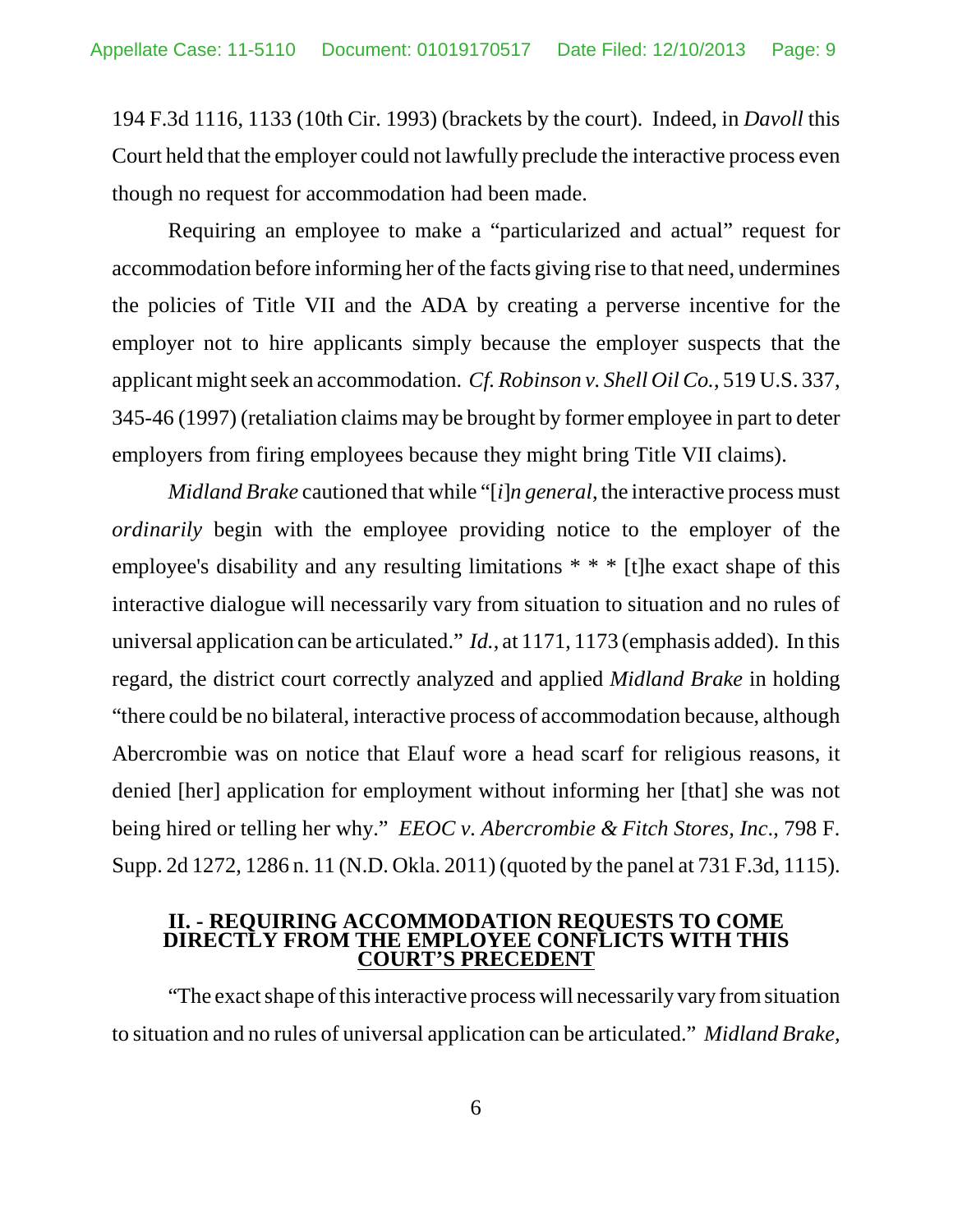*supra*, 180 F.3d at 1173. Contrary to this requirement of flexibility, the panel majority intractably "plac[es] the burden on applicants or employees to initially inform employers of the religious nature of their conflicting practice and of the need for an accommodation[.]" *Abercrombie*, 731 F.3d at 1123. The undesirability of this approach was emphasized by the panel's refusal to consider a request for accommodation initiated by the employer's own manager. *Id*, at 1128. In requiring the notice to come solely from the employee, *Abercrombie* conflicts with the earlier statement in *EEOC v. C.R. Eng., Inc*., 644 F.3d 1028, 1049 (10th Cir. 2011) that "the notice or request 'does not have to be in writing [or] *be made by the employee*'. . ." Quoting *Taylor v. Phoenixville Sch. Dist*., 184 F.3d 296, 313 (3d Cir. 1999) (emphasis added). *Also Dinse v. Carlisle Foodservice W.D. Okla. Prods*., 2013 U.S. App. LEXIS 22513, \*11-12 (10th Cir. 2013) (unpublished) (repeating that "the notice or request 'does not have to be in writing [or] *be made by the employee*. . .'") *Cf. Davoll, supra*, 194 F.3d at 1133 (affirming a jury verdict although the plaintiff made no request for accommodation).

This Circuit has acknowledged that no request for accommodation is necessary in other circumstances such as when the employer itself recognizes (or should recognize) that need. In the analogous ADA Title II setting, this Court in *Robertson v. Las Animas Cnty Sheriff's Dept.*, 500 F.3d 1185, 1197 (10th Cir. 2007) stated that a party may be deemed to "know of the individual's need for an accommodation because it is 'obvious.' . . . When an individual's need for an accommodation is obvious, the individual's failure to expressly 'request' one is not fatal to the ADA claim." *Robertson* cited with approval "*Reed v. LePage Bakeries, Inc*., 244 F.3d 254, 261 n. 7 (1st Cir. 2001) [as] noting in a Title I case that a request for accommodation may not be required when the disabled individual's needs are 'obvious'[.]"

These exceptions to an express request for accommodation represent the rule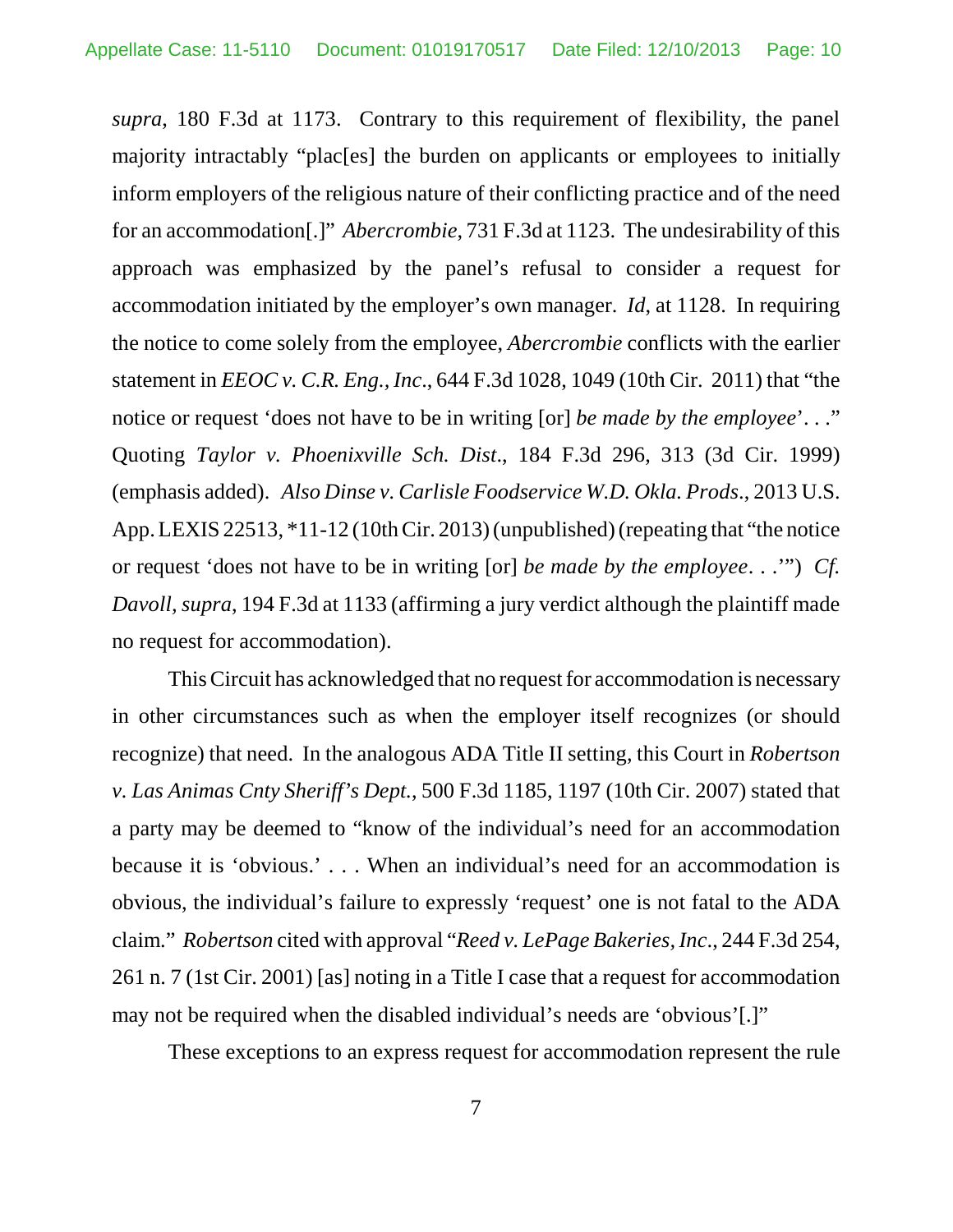in other circuits as well. *See also U.S. E.E.O.C. v UPS Supply Chain Solutions*, 620 F.3d 1103, 1114 (9th Cir. 2010) ("Even if Centeno did not expressly request an interpreter to understand the Policy, a reasonable trier of fact could conclude that UPS was aware or should have been aware that the modification it offered–consulting an English-language dictionary–was not effective."); *E.E.O.C. v. Chevron Phillips Chemical Co., LP*, 570 F.3d 606, 621 (5th Cir. 2009) (noting that employees must make a request "where the disability, resulting limitations, and necessary reasonable accommodations, are not open, obvious, and apparent."); *Brady v. Wal-Mart Stores, Inc.*, 531 F.3d 127, 135 (2d Cir. 2008) (employer has duty to accommodate if it knew or reasonably should have known that the employee had a disability).

While the need for accommodation may not be obvious in every case, here that need was apparent to Abercrombie's managers. "[W]hen viewed in the light most favorable to the EEOC, the record indicates that Ms. Cooke assumed that Ms. Elauf wore her hijab for religious reasons and felt religiously obliged to so—thus creating a conflict with Abercrombie's clothing policy." *Abercrombie*, 731 F.3d, at 1128. While the panel viewed this evidence as reflecting an "assumption" rather than actual knowledge, the panel does not explain why such an assumption–one that management intends to act upon–would not be sufficient to trigger the interactive process. In this regard, *Abercrombie* is internally inconsistent. The panel majority states with approval that

the EEOC has specifically cautioned employers to 'avoid assumptions or stereotypes about what constitutes a religious belief or practice or what type of accommodation is appropriate.' *EEOC Best Practices*, . . . (noting that '[m]anagers and employees should be trained not to engage in stereotyping based on religious dress and grooming practices').

*Id.*, at 1121. Yet the rule adopted would allow employers to *act* upon stereotypical assumptions in order to avoid the interactive process and carry out the discrimination which federal law seeks to prevent. *Id.*, at 1113-14 (setting out that while Ms. Elauf's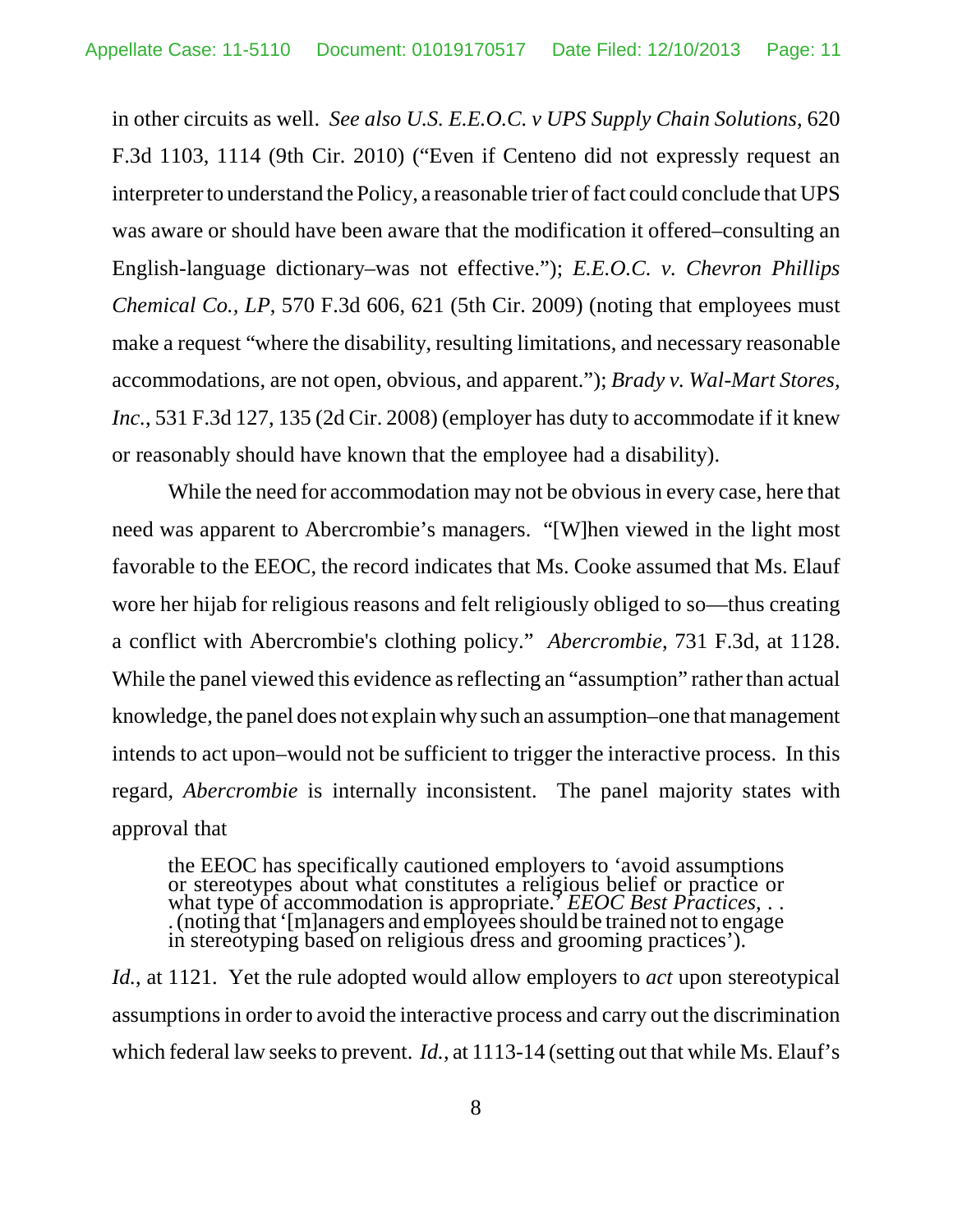application was initially approved by the interviewer, it was rejected when the interviewer advised of Ms. Elauf's likely need for an exception to the "Look Policy").

A proper application of the interactive process under this Court's precedent would have imposed on the employer the duty to carry the interactive process forward by *asking* Ms. Elauf if she could comply with the "Look Policy" before rejecting her on the assumption that she could not and before unilaterally determining that no accommodation was possible.

#### **III. APPLICANTS FOR EMPLOYMENT ARE NOT ALWAYS REQUIRED TO MAKE A PARTICULARIZED, ACTUAL ACCOMMODATION REQUEST AS A PREREQUISITE TO SUIT**

There is no doubt that at some point the interactive process must become sufficiently particularized to allow development of a reasonable accommodation. Under the ADA, however, the employee's initial request (when one is required) need not be specific in order to commence the interactive process. *Midland Brake*'s en banc decision admonished that the interactive process itself must be flexible. 180 F.3d, at 1173. Pursuant to this flexible process, the employee need only "provide enough information about his or her limitations and desires so as to suggest at least the *possibility* that reasonable accommodation may be found[.]" *Id.*, at 1172, emphasis supplied. At least at the outset, this does not require specific information. For instance "'[a] request as straightforward as asking for continued employment is a sufficient request for accommodation.'" *Id.*, quoting *Hendricks-Robinson v. Excel Corp*., 154 F.3d 685, 694 (7th Cir. 1998). This, of course, poses the question: If a request for continued employment is sufficient to initiate the interactive process for an existing employee, why isn't an employment application also sufficient for that

 $2^2$  This is a neutral inquiry which would not implicate the kind of unnecessary probing which the panel feared. *Id*., at 1121-22.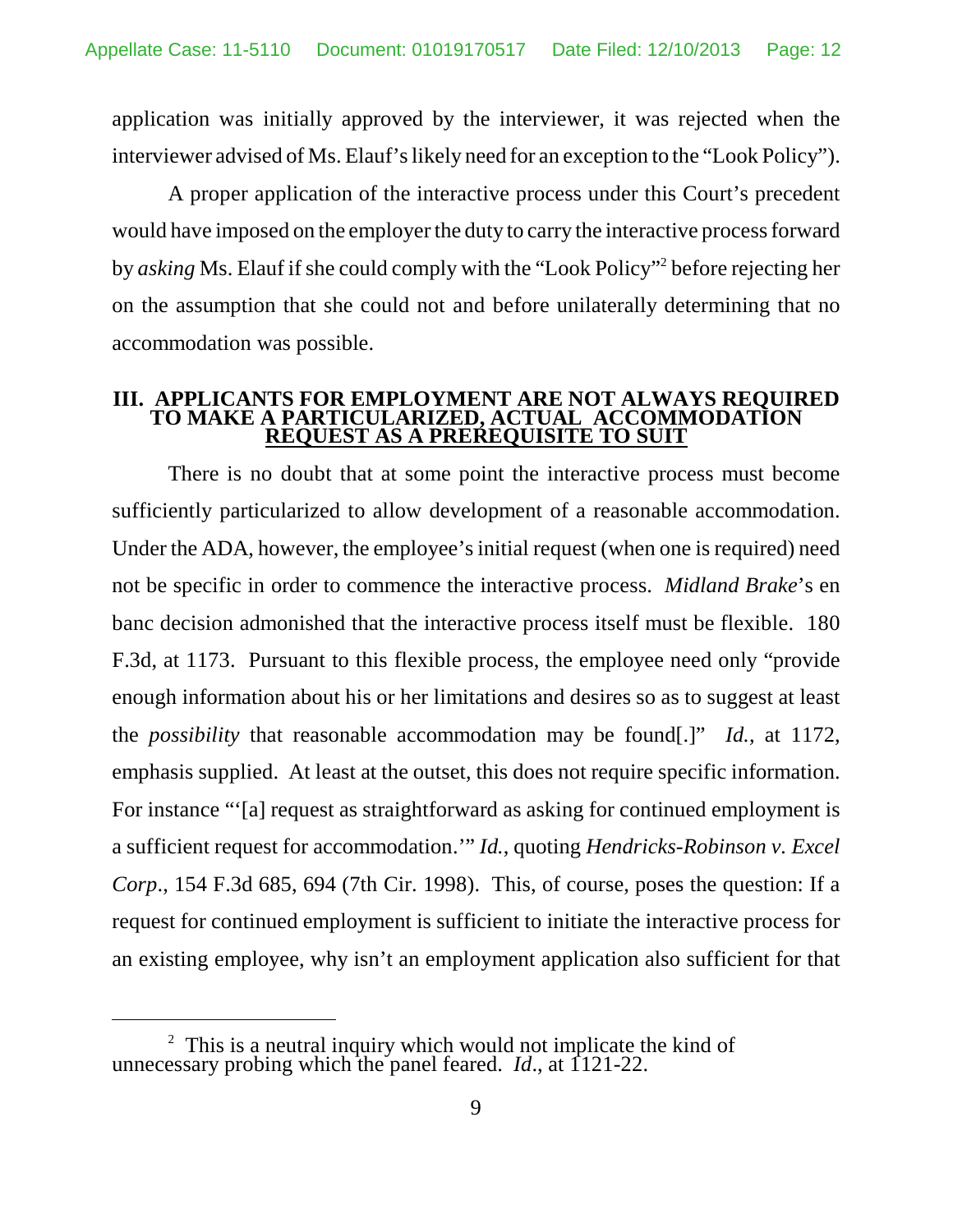purpose at least when the employer suspects that accommodation may be required?

The reason why the *initial* request need not be specific is obvious: "each party holds information the other does not have or cannot easily obtain." *Taylor v. Phoenixville Sch. Dist.*, 184 F.3d 296, 316 (3rd Cir. 1999).<sup>3</sup> This is not simply the information the employee possesses about needs, but also information the employer possesses about job duties. When it comes to the application of company policies or the feasibility of accommodation, "the employer has far greater access to information [about its own organization] than the typical plaintiff[.]" *Midland Brake*, at 1173 (sequence altered by counsel, quoting *Woodman v. Runyon,* 132 F.3d 1330, 1343 (10th Cir. 1997)). "Both parties thus have an obligation to interact in good faith to determine how to reasonably accommodate the employee. Typically, employees and employers will determine reasonable accommodations through this process." *Davoll, supra*, 194 F.3d at 1132 n. 8. Thus, "*it would make little sense to insist that the employee must have arrived at the end product of the interactive process before the employer has a duty to participate in that process*." *Taylor,* 184 F.3d at 316 (emphasis supplied).

This Court must consider how this process impacts the public interests embodied in the statute. The purpose of the interactive process is one designed to secure mutual cooperation by mutual communication. That policy is best served by imposing a low standard on what it takes to get the dialogue *started*, but without that first step–*mutual* communication–the policy goal of cooperative accommodation

<sup>&</sup>lt;sup>3</sup> Taylor was cited in the *Abercrombie* panel's decision regarding the sufficiency of an employee's notice and request for accommodation to commence the interactive process. *Taylor* was cited for the same point in this Circuit's unpublished decision in *Dinse, supra*, 2013 U.S.App.Lexis 22512, \* 12 and the published decision in *EEOC v. C.R. Eng., supra*, 655 F.3d at 1049. Thus, *Taylor*'s explanation of the interactive process provides context and guidance for understanding our Circuit's precedent.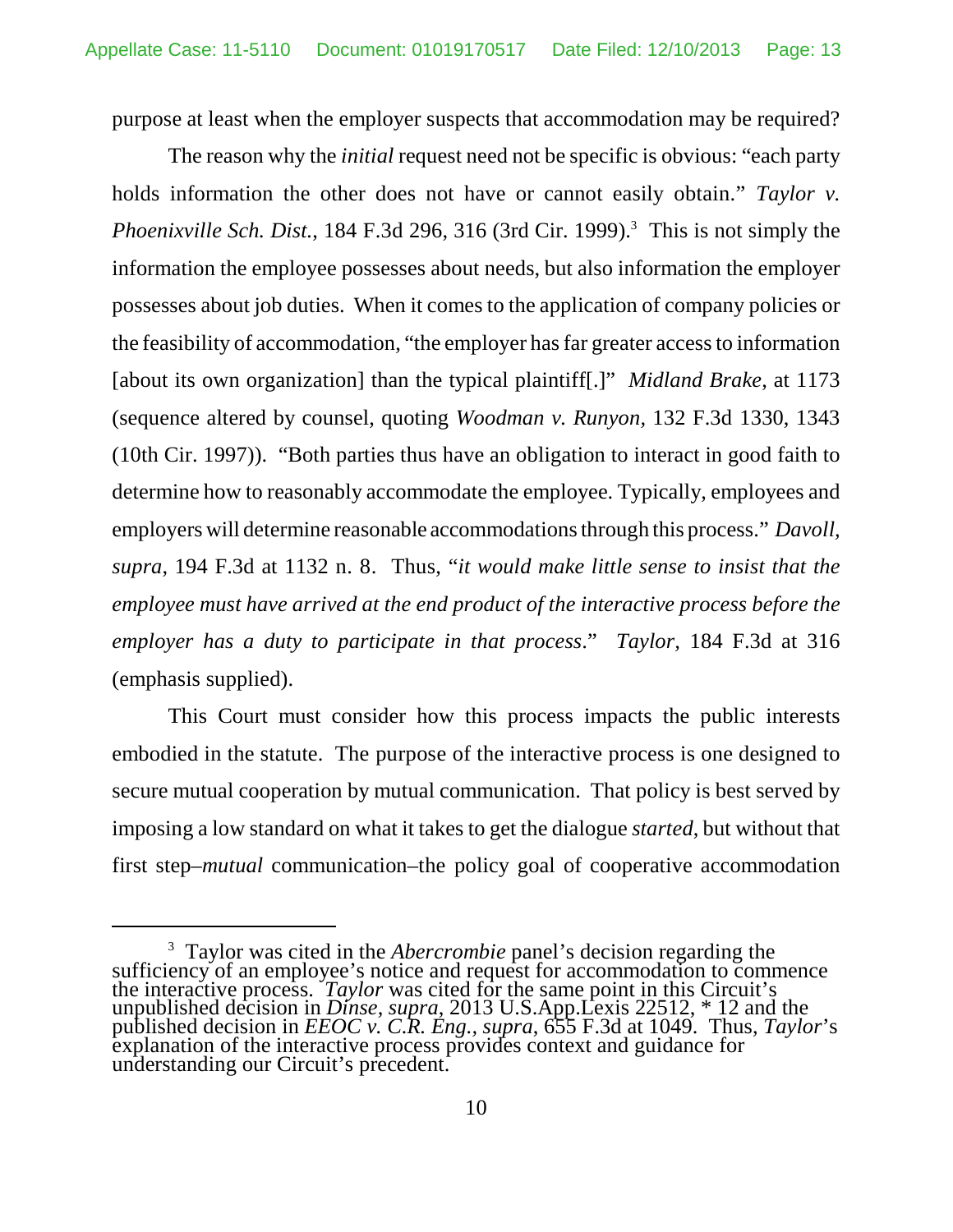cannot be accomplished. Indeed, the panel's approach is one which is likely to turn the process into an adversarial battle of tactics rather than one of mutual cooperation.

### **CONCLUSION**

This Circuit is committed to stability in its precedent and to accomplish that has many times stated that in the event of an intra-circuit conflict, the earliest decision of the Circuit must control. *Cf. Haynes v. Williams,* 88 F.3d 898, 900 & n. 4 (10th Cir. 1996) ("[W]hen faced with an intra-circuit conflict, a panel should follow earlier, settled precedent over a subsequent deviation therefrom.'"), *inter alia*.

Beyond the conflict with established precedent, rehearing en banc should be granted because of the devastating impact this decision will have on the entry of persons into the workforce. As illustrated in the case of Ms. Elauf, it will not be unusual to find young, unsophisticated persons seeking work for the first time. Such persons are particularly easy prey to employers who seek to evade the policies of this nation against discrimination and who, by this decision, can easily weed out disfavored applicants at the very first stage of the employment process. If employers can keep such persons from ever becoming part of their workforce, how can our nation's promise of non-discrimination have meaning? The impact of this decision has a far-reaching potential to undermine these national policies and thus requires the attention of the Court in full.

## **CERTIFICATE OF COMPLIANCE WITH RULE 32(a)**

1. This brief complies with the type-volume limitation of Fed.R.App.P.  $32(a)(7)(B)$  because this brief contains 2,751 words, excluding the parts of the brief exempted by Fed.R.App.P.  $32(a)(7)(B)(iii)$ .

2. This brief complies with the typeface requirements of Fed.R.App.P. 32(a)(5) and the type style requirements of Fed.R.App. 32(a)(6) because this brief has been prepared in a proportionally spaced typeface using WordPerfect 12 with 14 font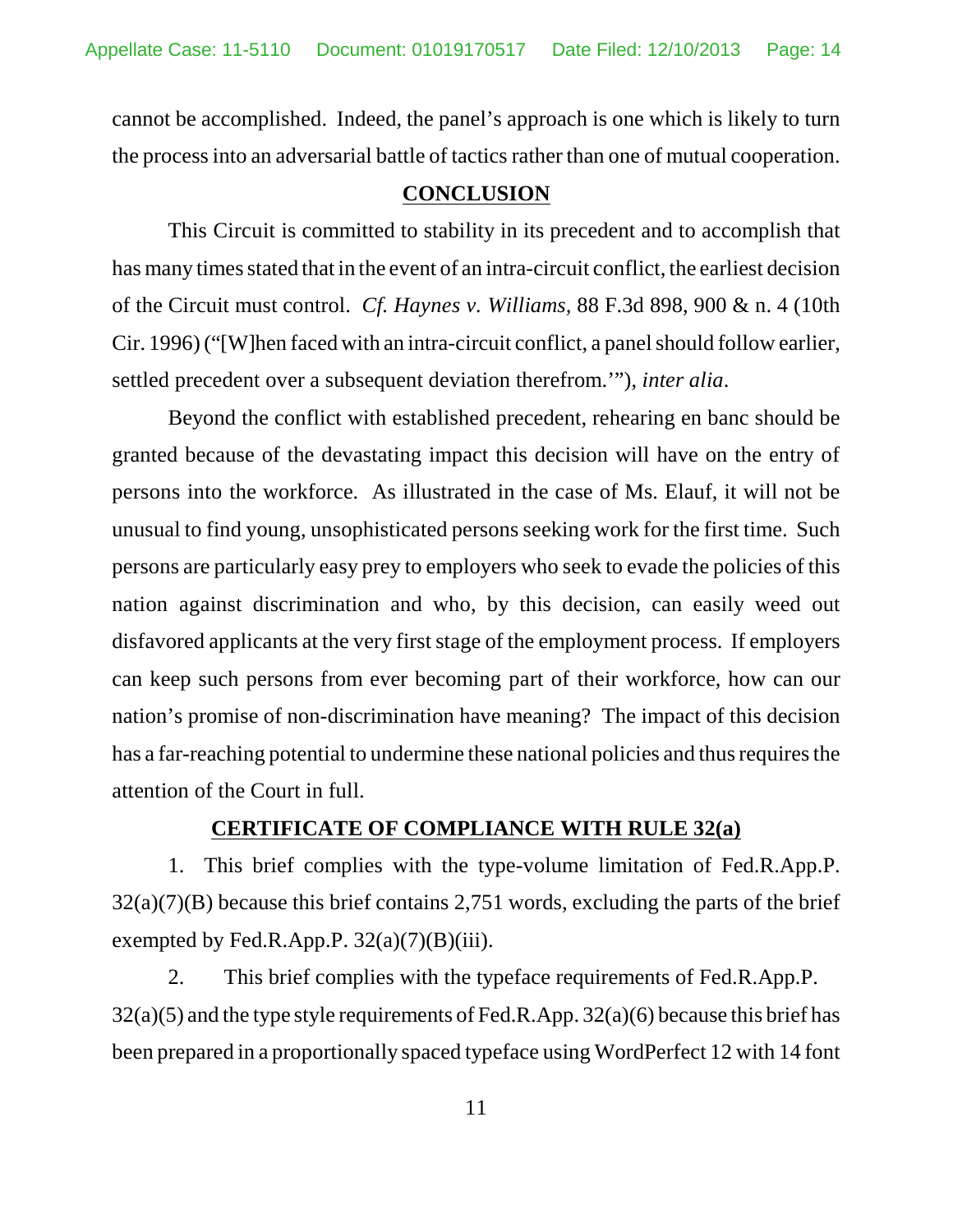Times Roman type style.

Dec. 10, 2013 s/ Mark E. Hammons

## **RESPECTFULLY SUBMITTED THIS 10th DAY OF DECEMBER, 2013.**

s/ Mark E. Hammons Mark Hammons, on behalf of National Employment Lawyers Association 325 Dean A. McGee Avenue Oklahoma City, Oklahoma 73102 Telephone: (405) 235-6100 Facsimile: (405) 235-6111 Email: mark@hammonslaw.com

Terisa E. Chaw, on behalf of National Employment Lawyers Association 417 Montgomery Street, 4<sup>th</sup> Floor San Francisco, CA 94104 Telephone: (415) 296-7629 Facsimile: (866) 593-7521 Email: tchaw@nelahq.org

## **CERTIFICATE OF SERVICE**

I hereby certify that on this 10th day of December, 2013, the foregoing instrument was served on opposing counsel below listed by US mail postage prepaid and by use of this Court's ECF system of filing and service:

James M. Tucker U.S. EQUAL EMPLOYMENT OPPORTUNITY COMMISSION 131 M Street NE, Room 5NW10P Washington, DC 20507 Email: James.Tucker@eeoc.gov

Natasha Liana Abel Jennifer Lynn Hope U.S. EQUAL EMPLOYMENT OPPORTUNITY COMMISSION 801 Market Street, Suite 1300 Philadelphia, PA 19107-3127 Email: Natasha.Abel@eeoc.gov Jennifer.Hope@eeoc.gov